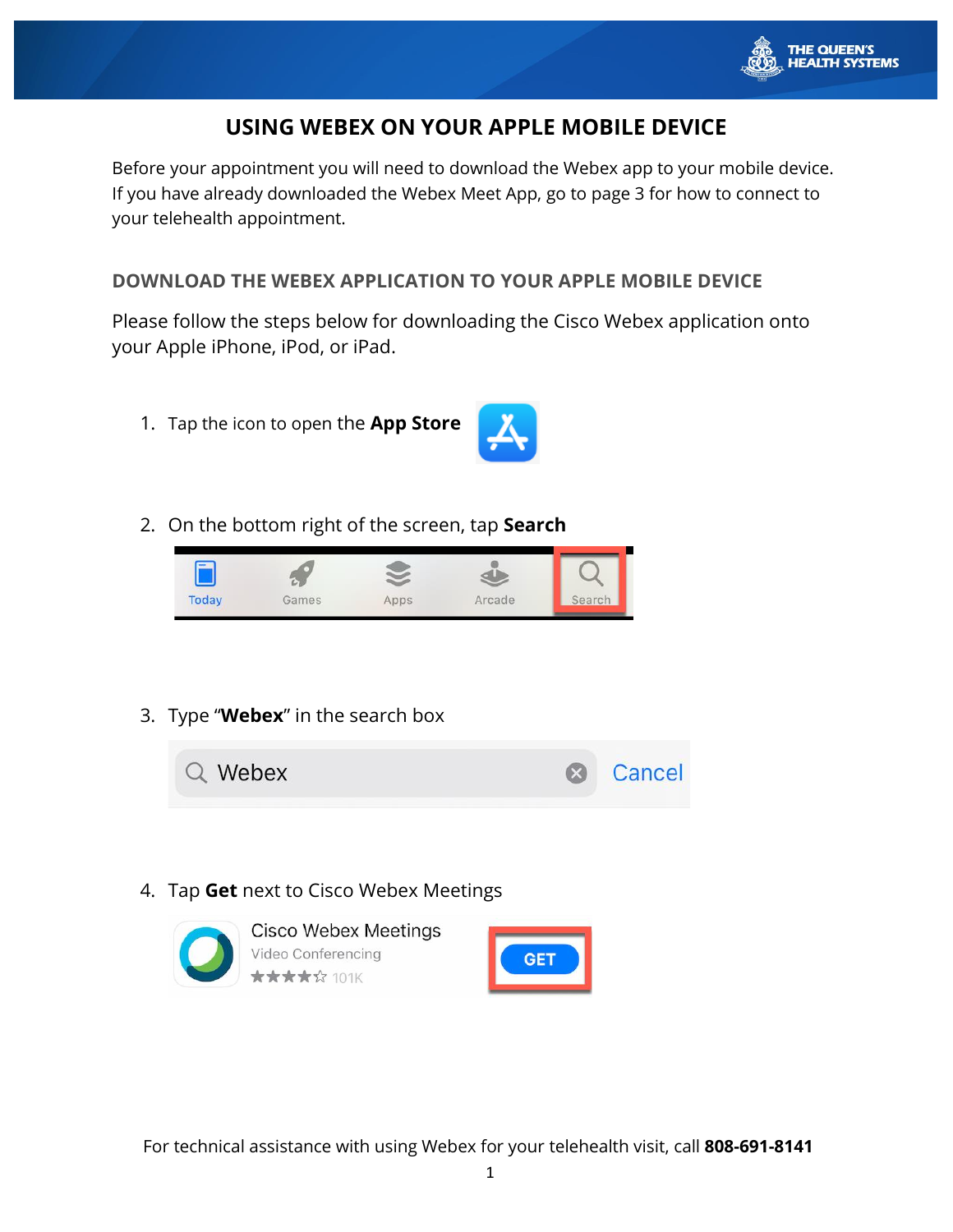

5. Close the App Store and confirm you see the Webex Meet app icon on your device



- 6. Tap the **Webex Meet** icon to open the Webex app
- 7. **Accept** the terms of service



8. The Webex app is successfully installed for your appointment

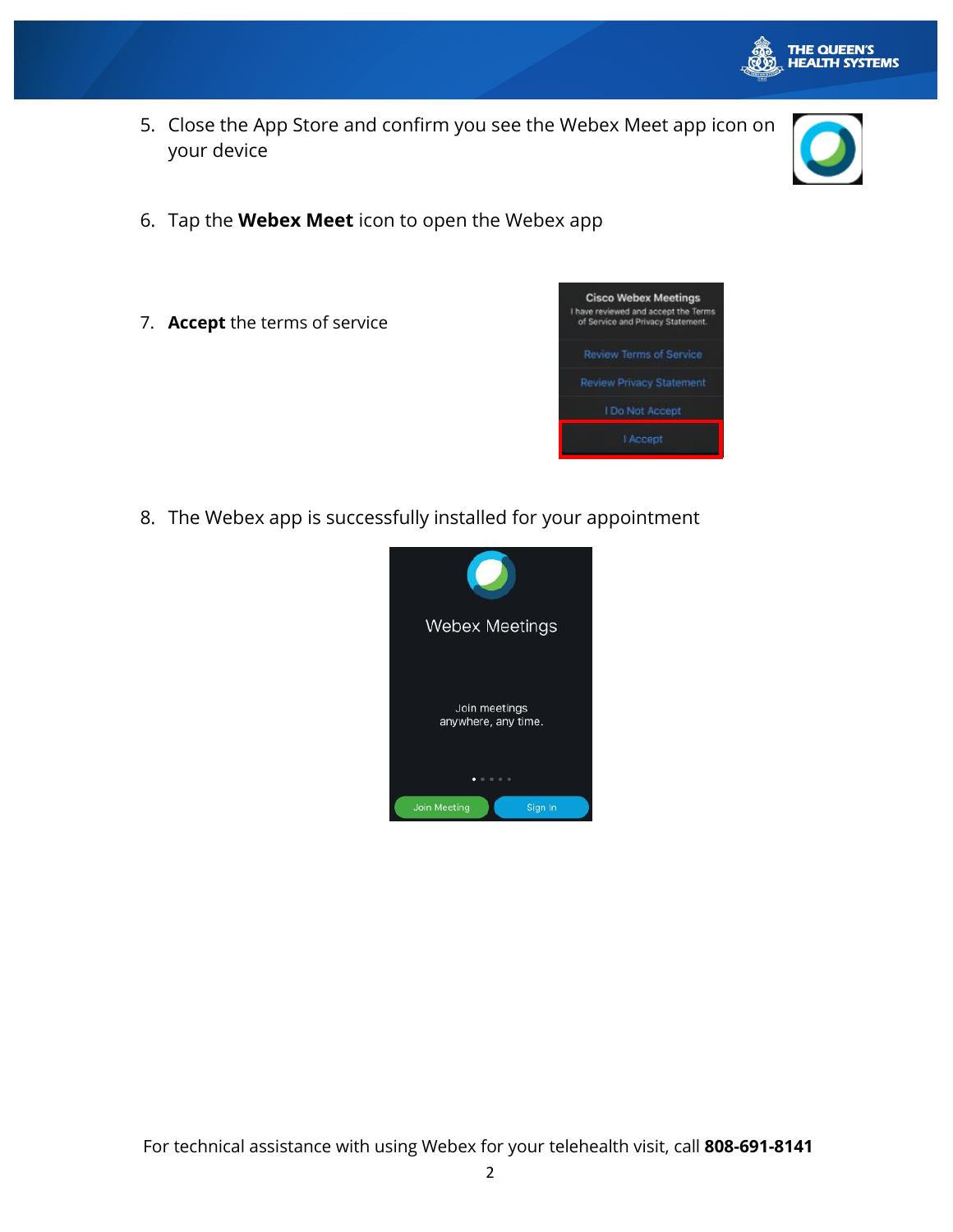

### **JOINING YOUR TELEHEALTH APPOINTMENT ON YOUR MOBILE DEVICE**

Your doctor's office will either send you an email or give you a meeting number to join the visit.

#### **EMAIL**

1. Open your email on the mobile device you'll be using for the visit and click the "**Join Meeting**" button from the email.

\*The Webex Meeting App will open\*

- 2. Enter your **name**, **email address** and click **OK**
- 3. Click **OK** to allow the app to use your microphone and camera.
- 4. Click **Join**





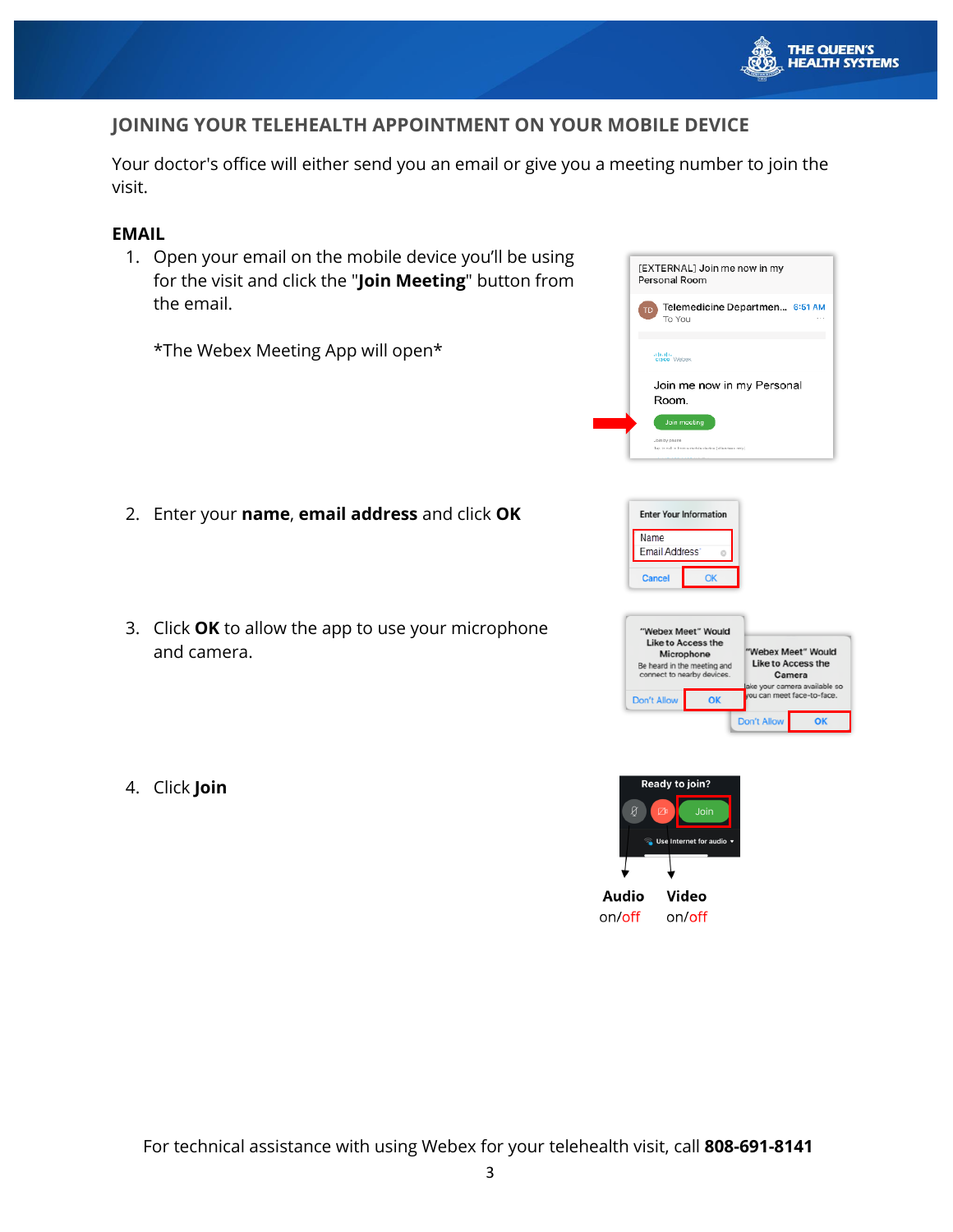

## **Meeting Number**

- 1. Open the Webex app on your mobile device.
- 2. Click **Join Meeting**.

- 3. Enter the **Meeting Number** provided by the doctor's office.
- 4. Enter your **name** and **email address**.
- 5. Click **Join**.



| Cancel                                                                                          | Join Meeting | Join |
|-------------------------------------------------------------------------------------------------|--------------|------|
|                                                                                                 |              |      |
| 555 555 555                                                                                     |              |      |
| If you are invited to a Personal Room, you can enter the URL<br>company.webex.com/meet/username |              |      |
| <b>Burke</b>                                                                                    |              |      |
| patient@gmail.com                                                                               |              |      |